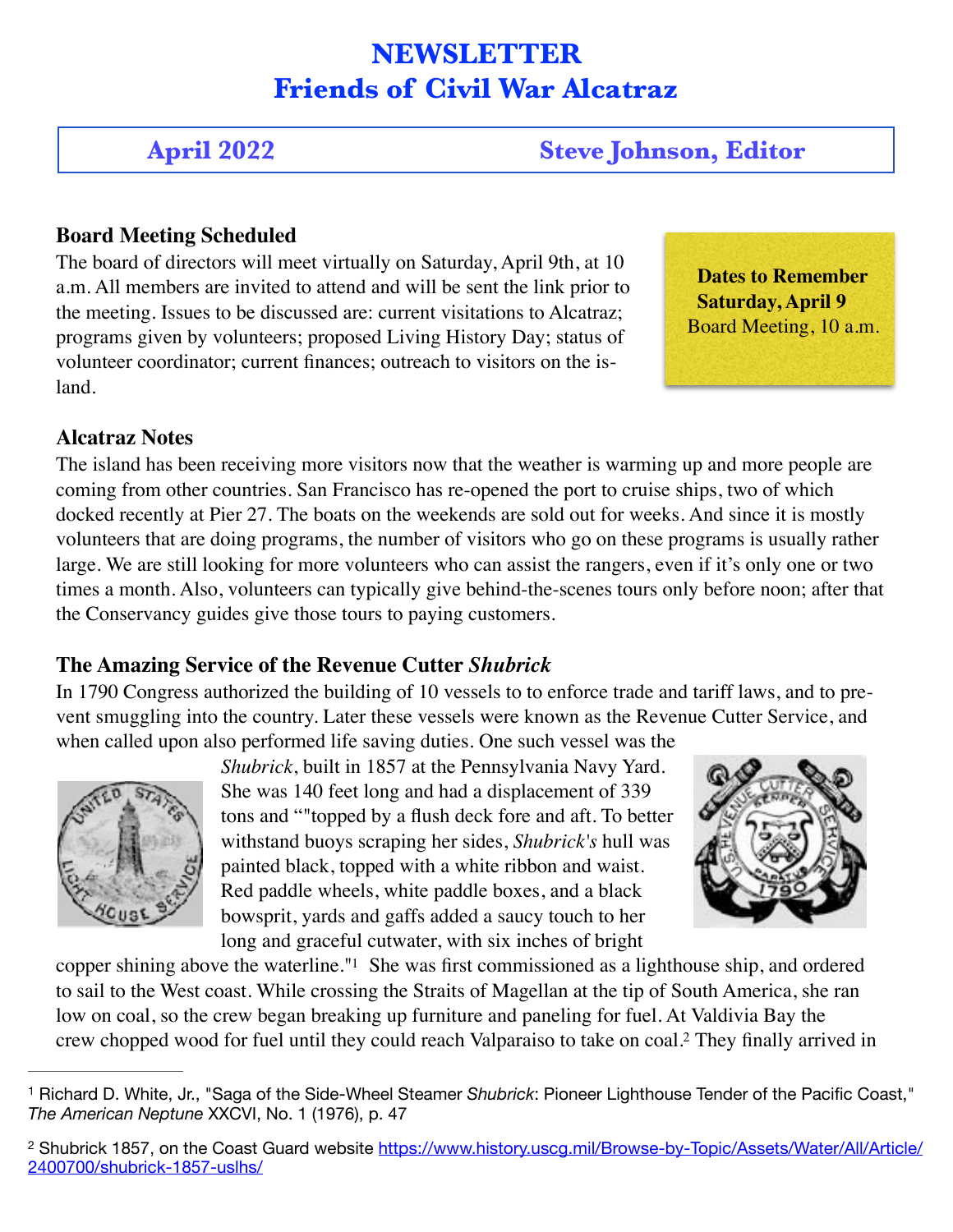San Francisco in May of 1858. For the next three years the *Shubrick* set buoys and brought supplies to the lighthouses along the Pacific coast. When war broke out in 1861, the ship was transferred to the Cutter Revenue Service under Captain William Pease, and now her duties were to challenge and board ships coming into San Francisco Bay, watch for Confederate raiders, check ships for smuggled items, and as always to perform life-saving actions if need be. This in fact happened in January of1862, when a series of floods on the Sacramento River and delta caused people and houses to be swept into the river. Now named the *USRS Shubrick,* the ship picked up dozens of men, women, and children from the water and saved their lives.[3](#page-1-0)

<span id="page-1-2"></span>

The Revenue Cutter *Shubreck* was named after Commodore W.B.Shubreck, the first chairman of the Lighthouse Board of Directors. The ship was capable of 12 knots, and carried one 24-lb Dahlgren gun and one 12-lb. gun. She had a crew of 26.

 In 1863 the sailing ship *Chapman* was seized in San Francisco Bay while on its way to attack ships carrying gold to the East coast. Among the papers found aboard was a letter suggesting the idea of seizing the *Shubrick* at some point and turning it into a Confederate privateer. As it turned out, the US Consul in Victoria, B.C., had received intelligence that there was inded a plot to seize the ship and had his own suspicions about Captain Pease, who had sailed the Shubrick into Victoria harbor. He ordered the customs Collector at Puget Sound to discharge Pease and his crew by arranging to put a loyal crew aboard while the regular crew was ashore.<sup>[4](#page-1-1)</sup>

<span id="page-1-3"></span> The *Shubrick* returned to San Francisco Bay and resumed the duty of patroling the harbor and boarding any foreign vessels entering the bay. On October 1, 1863, a warship appeared coming through the Golden Gate and heading north, in the direction of the Mare Island shipyard and the Benicia Armory.

<span id="page-1-0"></span>*Daily Alta California*, Volume XIV, Number 4354, 21 January 1862 [3](#page-1-2)

<span id="page-1-1"></span>[https://en.wikipedia.org/wiki/USLHT\\_Shubrick](https://en.wikipedia.org/wiki/USLHT_Shubrick) [4](#page-1-3)